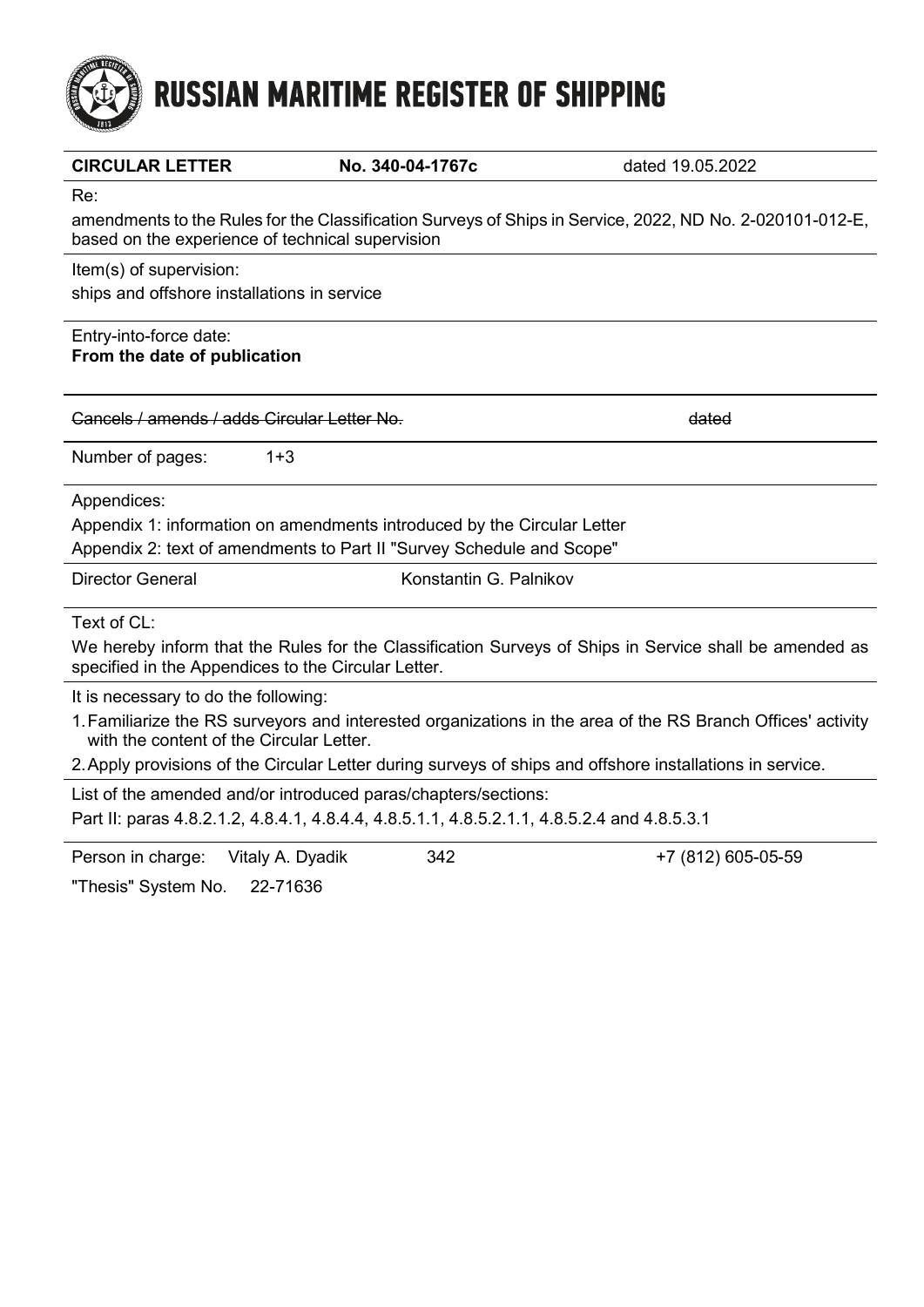| Information on amendments introduced by the Circular Letter   |
|---------------------------------------------------------------|
| (for inclusion in the Revision History to the RS Publication) |

| Nos.           | Amended<br>paras/chapters/ | Information on amendments                                                 | Number and<br>date of the | Entry-into-force<br>date |
|----------------|----------------------------|---------------------------------------------------------------------------|---------------------------|--------------------------|
|                | sections                   |                                                                           | <b>Circular Letter</b>    |                          |
| 1              | Part II, para 4.8.2.1.2    | Requirements for a ship under                                             | 340-04-1767c              | 19.05.2022               |
|                |                            | the fleet monitoring system have been<br>specified                        | of 19.05.2022             |                          |
| $\overline{2}$ | Part II, para 4.8.4.1      | Requirements for ship keeping out of                                      | 340-04-1767c              | 19.05.2022               |
|                |                            | the fleet monitoring system have been<br>specified                        | of 19.05.2022             |                          |
| 3              | Part II, para 4.8.4.4      | Requirements have been specified                                          | 340-04-1767c              | 19.05.2022               |
|                |                            | regarding the RS actions in case of                                       | of 19.05.2022             |                          |
|                |                            | review by PSC/FSC of the decision on                                      |                           |                          |
|                |                            | detention of the ship                                                     |                           |                          |
| 4              | Part II, para 4.8.5.1.1    | Requirements for a ship to be                                             | 340-04-1767c              | 19.05.2022               |
|                |                            | subjected to the special surveillance<br>regime (SSR) have been specified | of 19.05.2022             |                          |
| 5              | Part II, para 4.8.5.2.1.1  | Requirements for the scope of annual                                      | 340-04-1767c              | 19.05.2022               |
|                |                            | survey of the ship under the special                                      | of 19.05.2022             |                          |
|                |                            | surveillance regime (SSR) have been<br>specified                          |                           |                          |
| 6              | Part II, para 4.8.5.2.4    | Requirements for the ship under                                           | 340-04-1767c              | 19.05.2022               |
|                |                            | the special surveillance regime (SSR)                                     | of 19.05.2022             |                          |
|                |                            | have been specified                                                       |                           |                          |
| $\overline{7}$ | Part II, para 4.8.5.3.1    | Requirements for cancellation of                                          | 340-04-1767c              | 19.05.2022               |
|                |                            | the special surveillance regime (SSR)                                     | of 19.05.2022             |                          |
|                |                            | for the ship have been specified                                          |                           |                          |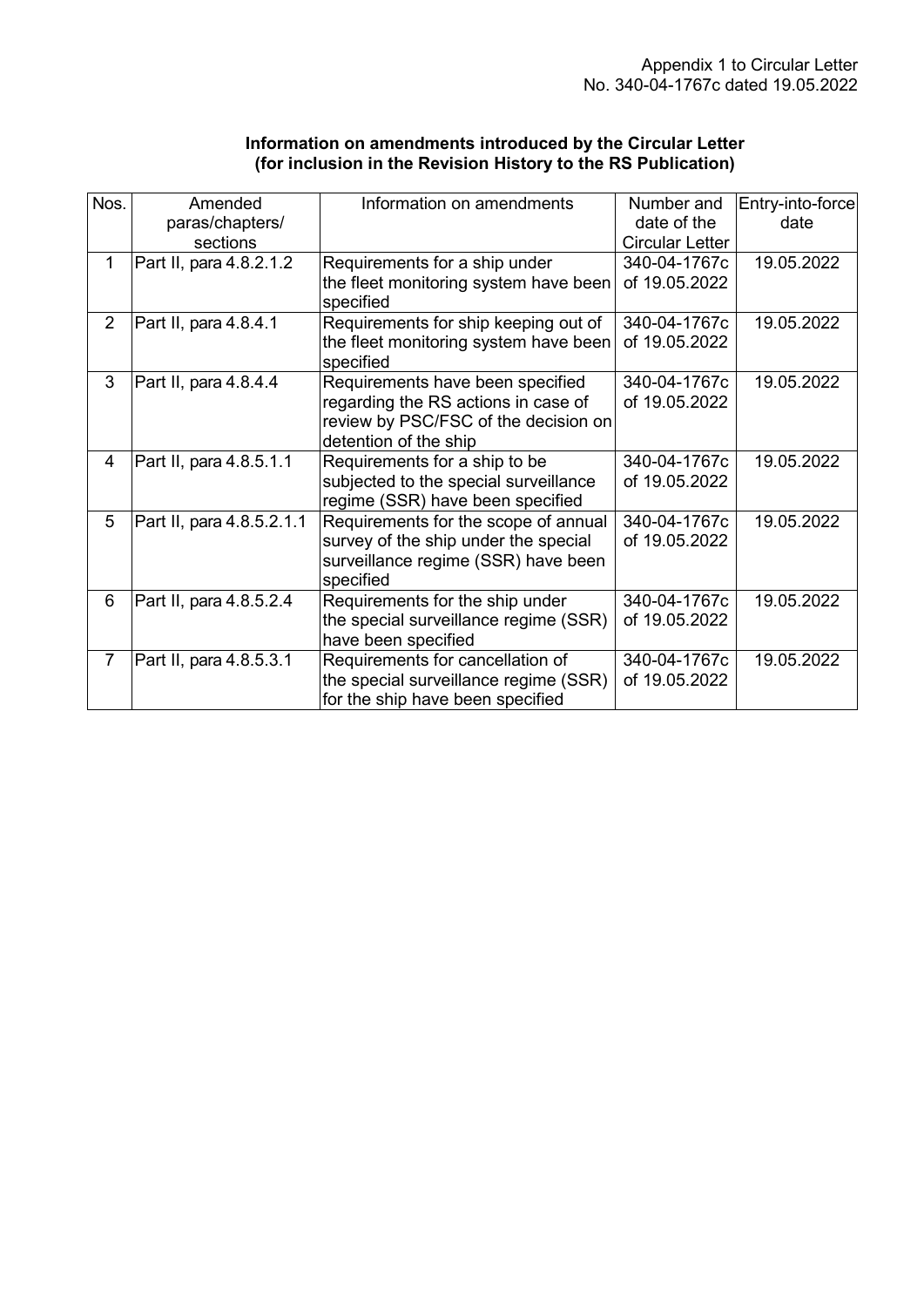# **RULES FOR THE CLASSIFICATION SURVEYS OF SHIPS IN SERVICE, 2022,**

# **ND No. 2-020101-012-E**

## **PART II. SURVEY SCHEDULE AND SCOPE**

#### **4 OTHER SURVEYS**

#### 1 **Para 4.8.2.1.2** is replaced by the following text:

"**4.8.2.1.2** Effective period of fleet monitoring system shall be not less than 12 months. While the ship is under the fleet monitoring system, at least one occasional survey shall be carried out in accordance with 4.8.3.".

#### 2 **Para 4.8.4.1** is replaced by the following text:

"**4.8.4.1** The matters relating to ship keeping out of the fleet monitoring system shall be reviewed by RHO upon the shipowner's written request and in case of simultaneous compliance with the following conditions:

**.1** at least one occasional survey is carried out in accordance with 4.8.3;

**.2** there were no PSC/FSC detentions of the ship in the last 12 months for the reasons associated with deficiencies relating to technical condition of the item of the RS technical supervision;

**.3** the special surveillance regime (SSR) is not applied to the ship.".

#### 3 **Para 4.8.4.4** is replaced by the following text:

"**4.8.4.4** Following review by PSC/FSC of the decision on detention of the ship, which was the reason for the fleet monitoring system implementation for it, the ship may be kept out of the fleet monitoring system upon the RHO decision.".

### 4 **Para 4.8.5.1.1** is replaced by the following text:

"**4.8.5.1.1** The Technical Committee (TC) may take a decision on the ship to be subjected to special surveillance regime (SSR) on the recommendation of the Expertise and Analysis Centre (EAC) or the RS Branch Office for in-service supervision in the following cases:

**.1** the ship covered by fleet monitoring system is detained by PSC/FSC for the reason associated with deficiencies relating to the technical condition of the item of the RS technical supervision;

**.2** it is ascertained that the ship technical condition between periodical surveys prescribed by these Rules is not maintained by the shipowner in full and continued compliance with the applicable RS requirements that may seriously affect the safety of navigation.".

#### 5 **Para 4.8.5.2.1.1** is replaced by the following text:

"**.1** if the prescribed survey is annual, then intermediate classification surveys for all parts of the ship (depending on the ship's age) shall be carried out simultaneously with an in-water survey using underwater television. Thickness measurements of hull structures shall be taken at least of suspect areas identified by the RS surveyor, and of the areas of substantial corrosion recorded in the List of Survey's Status or revealed for the first time.

In case of doubt, based on survey results, concerning the technical condition of the ship or its particular items, the RS surveyor shall require the extent of measurements of wear parameters